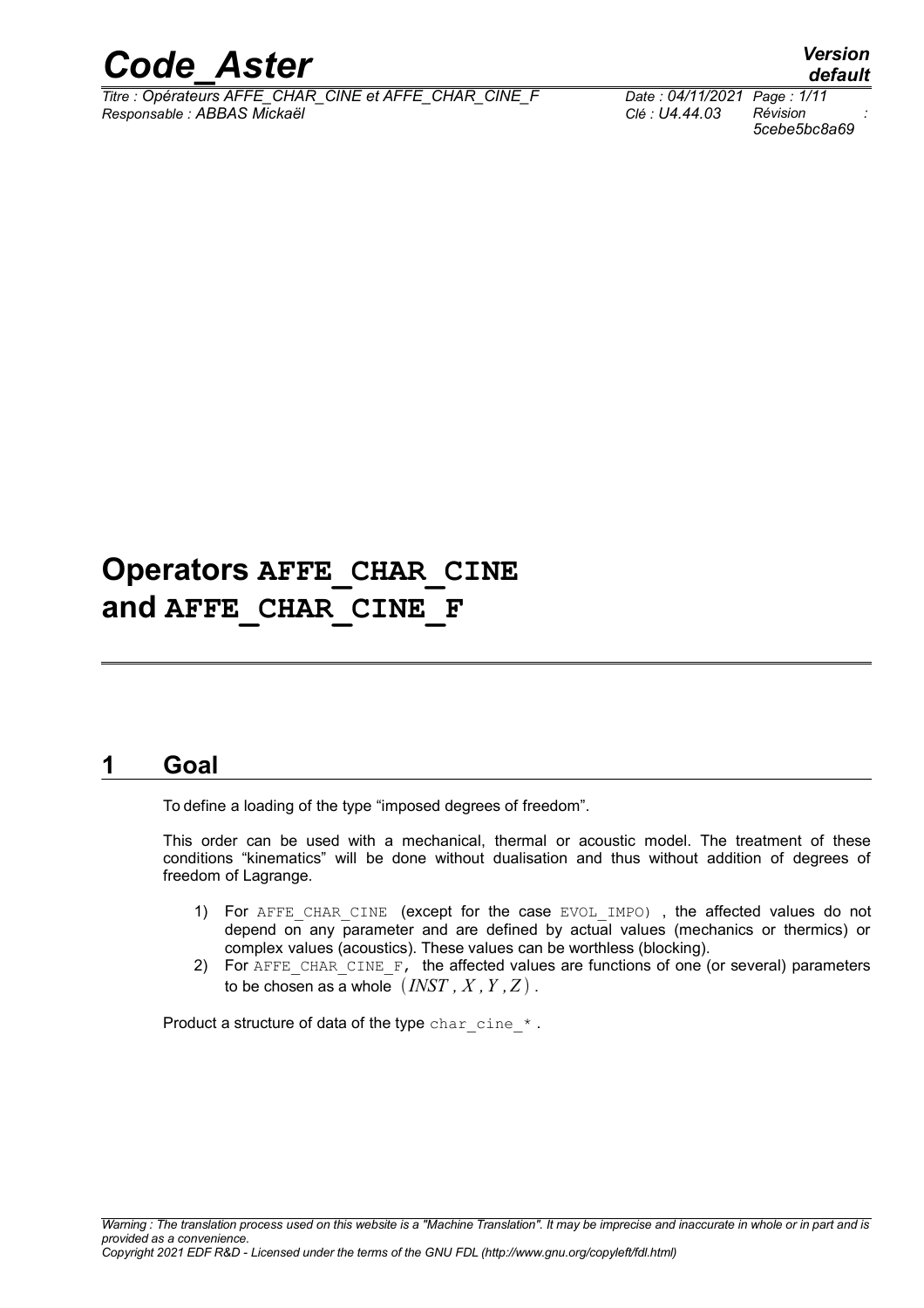*Titre : Opérateurs AFFE\_CHAR\_CINE et AFFE\_CHAR\_CINE\_F Date : 04/11/2021 Page : 2/11 Responsable : ABBAS Mickaël Clé : U4.44.03 Révision :*

**)**

THER<sup>IMPO</sup>

if MECA\_IMPO then [\*] meca<br>if THERIMPO ther ther

# **2 General syntax**

| CH [char cine $*$ ] = AFFE CHAR CINE                  |                                                                         |                                                                                                                                     |
|-------------------------------------------------------|-------------------------------------------------------------------------|-------------------------------------------------------------------------------------------------------------------------------------|
| (                                                     | $MODEL = MO$<br>$\overline{ }$                                          | [model]                                                                                                                             |
|                                                       | $MECA$ IMPO =<br>THER IMPO =<br>$ACOU$ IMPO =<br>$EVOL$ IMPO = $evoimp$ | (see keyword MECA IMPO),<br>(see keyword THER IMPO),<br>(see keyword ACOU IMPO),<br>/ [evol ther]<br>/ [evol elas]<br>/ [evol noli] |
|                                                       | ♦<br>NOM $CMP = Lcmp$                                                   | $[1$ TXM]                                                                                                                           |
|                                                       |                                                                         |                                                                                                                                     |
| if<br>MECA IMPO<br>if<br>THER IMPO<br>if<br>ACOU IMPO | then<br>$\lceil * \rceil$                                               | meca<br>ther<br>acou                                                                                                                |
| if<br>EVOL IMPO<br>evoimp)                            | then<br>$[\star]$                                                       | meca or ther (according to                                                                                                          |
| CH [char cine $*$ ] = AFFE CHAR CINE F                |                                                                         |                                                                                                                                     |
| (                                                     | $MODEL = MO$<br>$\mathbf{r}$                                            | [model]                                                                                                                             |
|                                                       | $MECA$ IMPO =<br>THER IMPO =                                            | (see keyword MECA IMPO),<br>(see keyword THER IMPO),                                                                                |

*Warning : The translation process used on this website is a "Machine Translation". It may be imprecise and inaccurate in whole or in part and is provided as a convenience. Copyright 2021 EDF R&D - Licensed under the terms of the GNU FDL (http://www.gnu.org/copyleft/fdl.html)*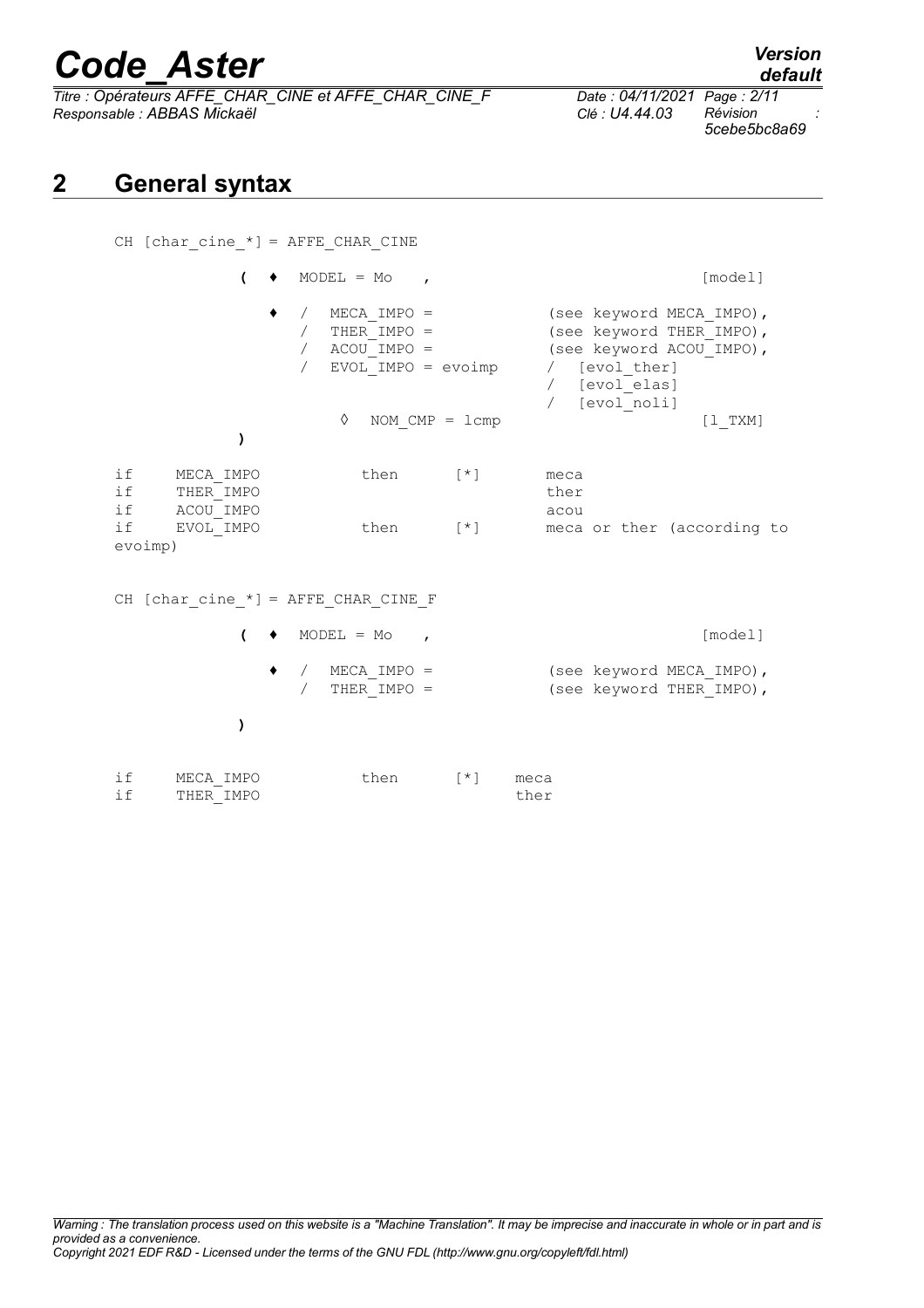*Titre : Opérateurs AFFE\_CHAR\_CINE et AFFE\_CHAR\_CINE\_F Date : 04/11/2021 Page : 3/11 Responsable : ABBAS Mickaël Clé : U4.44.03 Révision :*

*5cebe5bc8a69*

# **3 General information**

These two orders create concepts of the type char cine  $*$  ( meca/ ther ).

The order AFFE\_CHAR\_CINE can also create concepts of the type char\_cine\_acou .

These types are different from the type load created by the orders AFFE CHAR MECA [U4.44.01], AFFE\_CHAR\_THER [U4.44.02] or AFFE\_CHAR\_ACOU [U4.44.04]).

The objects created are thus not interchangeable.

The advantage of the loads "kinematics" is that they do not increase the number of unknown factors of the systems to be solved, contrary to the method of dualisation by multipliers of LAGRANGE, used in the orders producing a concept of the type load.

On the other hand, the use of these loads comprises the following limitations:

- one can use them only in the case of relation of the type "ddl imposed" (and not for linear relations),
- these loads are not yet allowed in all the total orders. Today the possible orders are:
	- MECA\_ STATICS, STAT\_NON\_LINE, DYNA\_NON\_LINE<br>- THER LINEATRE
	- THER LINEAIRE
- for a calculation not using the total orders: assembly of a matrix, then resolution, the sequence of orders to be used is more complicated than with "ordinary" loads as one can see it in example 2 [§ 5.2].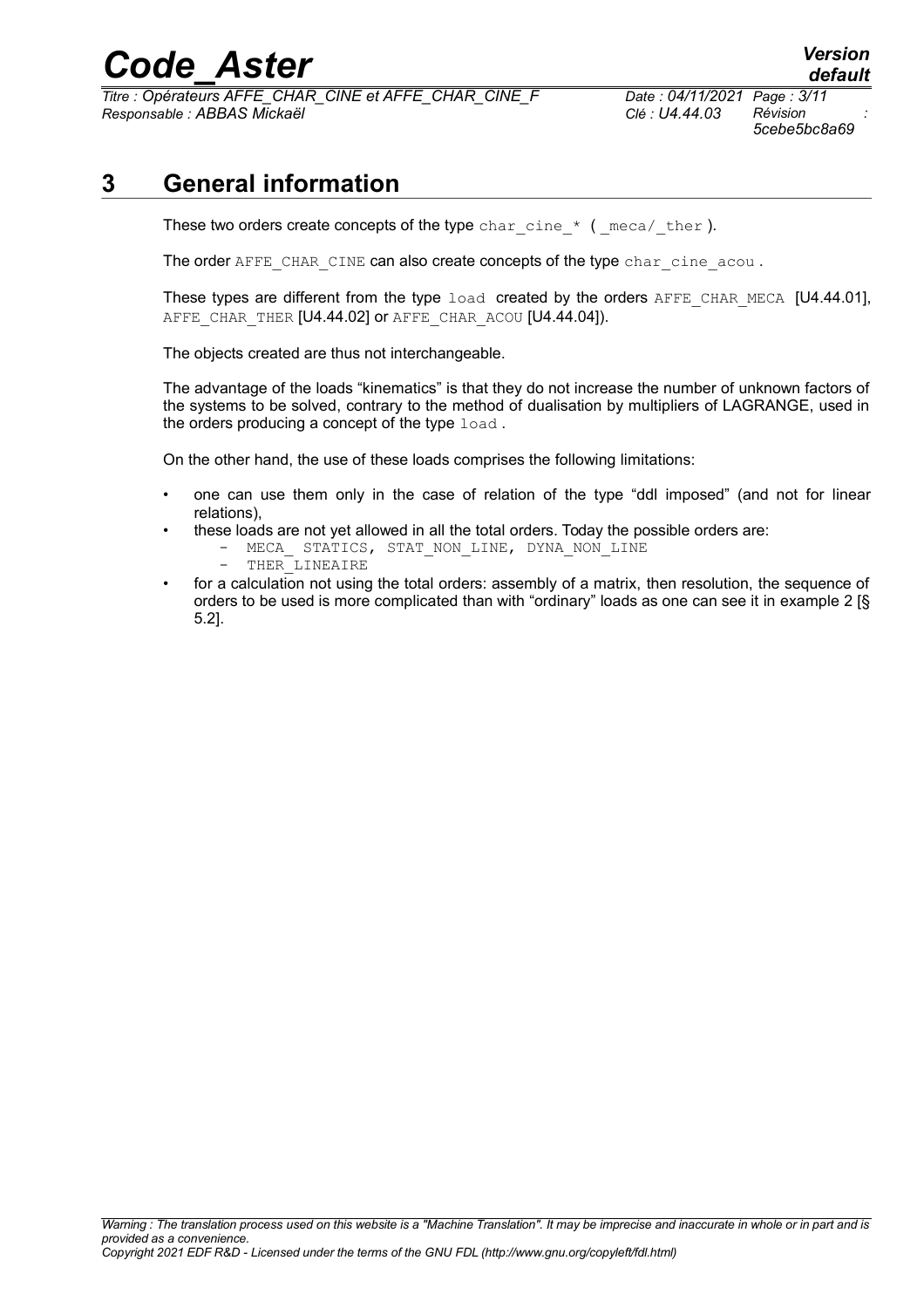*Titre : Opérateurs AFFE\_CHAR\_CINE et AFFE\_CHAR\_CINE\_F Date : 04/11/2021 Page : 4/11 Responsable : ABBAS Mickaël Clé : U4.44.03 Révision :*

*5cebe5bc8a69*

# **4 Operands**

# **4.1 General information on the operands**

Operands under the keywords factors MECA\_IMPO , THER\_IMPO and ACOU\_IMPO are of two forms:

- operands specifying the geometrical entities on which the loadings (keywords are affected GROUP MA, GROUP NO...). The arguments of these operands are identical for the two operators.
- operands specifying the affected values (DX, DY, DZ, etc...). The significance of these operands is the same one for the two operators. The arguments of these operands are all of the real type for the operator AFFE CHAR CINE and of the type function (or formula ) for the operator AFFE CHAR CINE F.

This is true near with an exception: the keyword factor ACOU IMPO (which does not exist in the order AFFE CHAR CINE  $F$  ) is always of complex type.

We will thus not distinguish in this document, except fast mention of the opposite, the two operators AFFE CHAR CINE and AFFE CHAR CINE F.

In a general way, the entities on which values must be affected are defined by nodes:

- maybe by the operand  $ALL = 'YES'$  who allows to indicate all the nodes of the grid,
- 2) maybe by the operand GROUP NO allowing to indicate a list of groups of nodes,
- 3) maybe by the operand GROUP MA allowing to indicate all the nodes carried by the meshs indicated by the lists of GROUP MA.

## **4.2 Behavior in the event of overload:**

### **4.2.1 Overload within one only order AFFE\_CHAR\_CINE**

When one uses within the same order, several occurrences of MECA\_IMPO (or THER\_IMPO ....) and that certain nodes are affected several times, it is the last occurrence which precedes. For example:

chcine= AFFE\_CHAR\_CINE (MECA\_IMPO= (  $\overline{F}$  (TOUT='  $\overline{O}$ UI', DX= 1. ,...)  $\overline{F}$  ( GROUP NO= 'GN3', DX= 3. ,…)

In this case, imposed displacement DX for the node GN3 is worth: 3.

### **4.2.2 Overload between several orders AFFE\_CHAR\_CINE**

If several different orders are used, the behavior is different. For example:

chcin1= AFFE\_CHAR\_CINE (MECA\_IMPO= \_F (TOUT=' OUI', DX= 1. ,…) chcin2= AFFE CHAR CINE (MECA IMPO=  $F$  ( GROUP NO= 'GN3', DX= 3. ,...)

In this case, imposed displacement  $DX$  for the node GN3 is worth: 4 (because  $1+3$ )

### **4.2.3 Overload enters AFFE\_CHAR\_CINE and AFFE\_CHAR\_MECA**

If one "mixes" the orders AFFE\_CHAR\_MECA and AFFE\_CHAR\_CINE, the code will stop in fatal error ( FACTOR  $41$  ) by explaining that there is a superabundant relation of blocking ( NODE N3 / DX).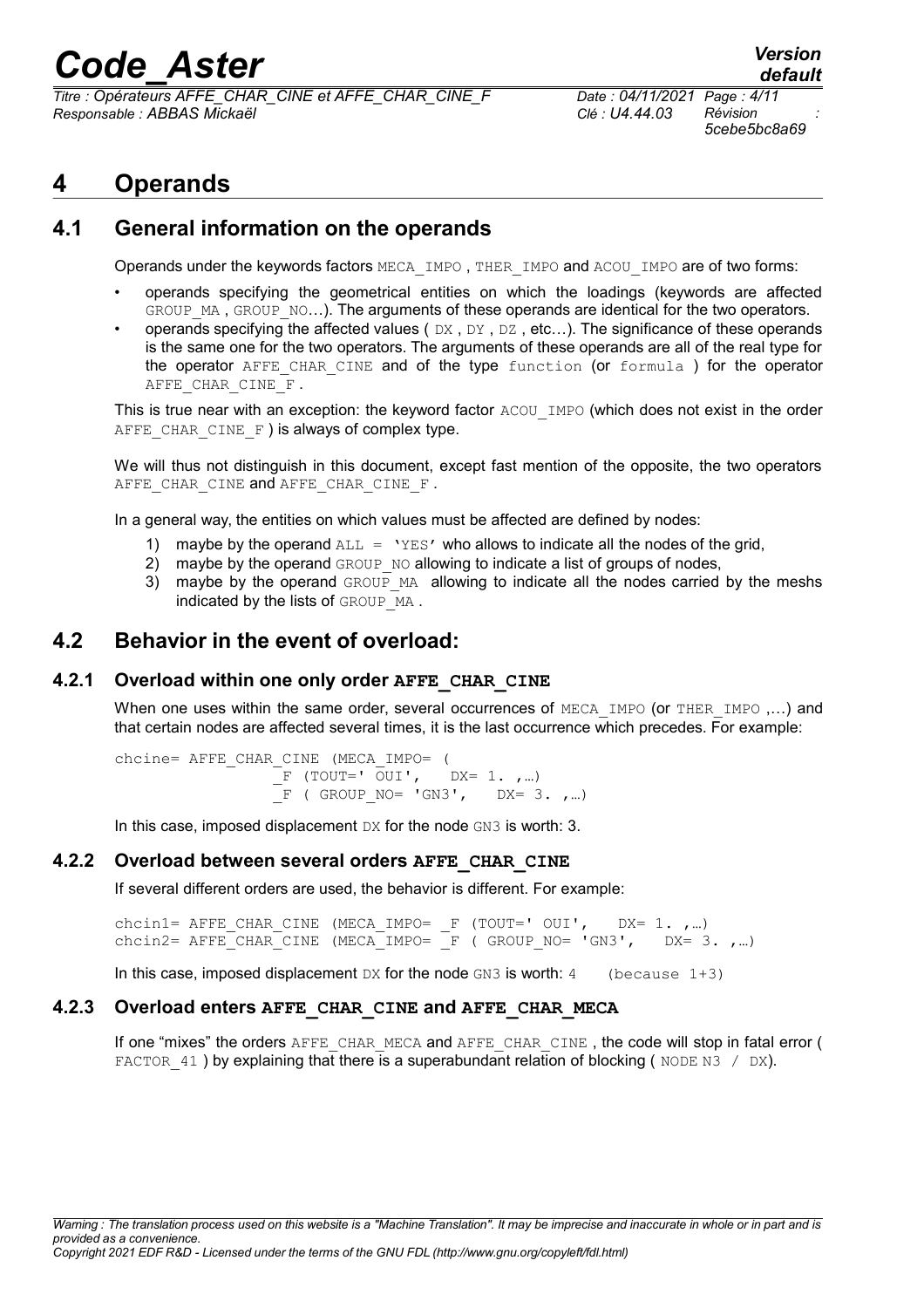*Titre : Opérateurs AFFE\_CHAR\_CINE et AFFE\_CHAR\_CINE\_F Date : 04/11/2021 Page : 5/11 Responsable : ABBAS Mickaël Clé : U4.44.03 Révision :*

*5cebe5bc8a69*

### **4.3 Operand MODEL**

♦ MODEL = Mo

Concept produced by the operator AFFE\_MODELE [U4.41.01] where are defined the types of finite elements affected on the grid.

## **4.4 Keyword MECA\_IMPO**

### **4.4.1 Goal**

Keyword factor usable to impose, with nodes, a value of displacement, definite component by component in the total reference mark.

These boundary conditions will be treated, thereafter, by the method known as of elimination of the imposed degrees of freedom (i.e. without dualisation, contrary to the treatment of the same type of limiting condition by the use of the operators AFFE\_CHAR\_MECA or AFFE\_CHAR\_MECA\_F [U4.44.01]).

### **4.4.2 Syntax**

AFFE CHAR CINE

| MECA IMPO = $( F ( \bullet / \Delta L) =$ |  |                                  | 'YES' |               |
|-------------------------------------------|--|----------------------------------|-------|---------------|
|                                           |  | GROUP NO = lgno                  |       | [l gr noeud]  |
|                                           |  | $ $ GROUP MA = $1$ qma ,         |       | [l gr maille] |
|                                           |  | $DX =$                           | ux    | IR1           |
|                                           |  | $DY =$                           | uv    | [R]           |
|                                           |  | (see the complete listing below) |       |               |
|                                           |  |                                  |       |               |

AFFE\_CHAR\_CINE\_F

|                   | / MECA IMPO = $( F ( \bullet )$ ALL = 'YES', |  | GROUP $NO = 1$ gno,<br>GROUP $MA = 1$ gma |                   | [l gr noeud]<br>[l gr maille]  |
|-------------------|----------------------------------------------|--|-------------------------------------------|-------------------|--------------------------------|
| $(\rightarrow)$ ] |                                              |  | $\bullet$   DX =                          | $U_{\text{xf}}$ , | [function                      |
| $(\rightarrow)$ ] |                                              |  | $DY =$                                    |                   | $U_{\text{vf}}$ , $[$ function |
|                   |                                              |  | (see the complete listing below)          |                   |                                |

 $),),$ 

function ( \* ) : function or formula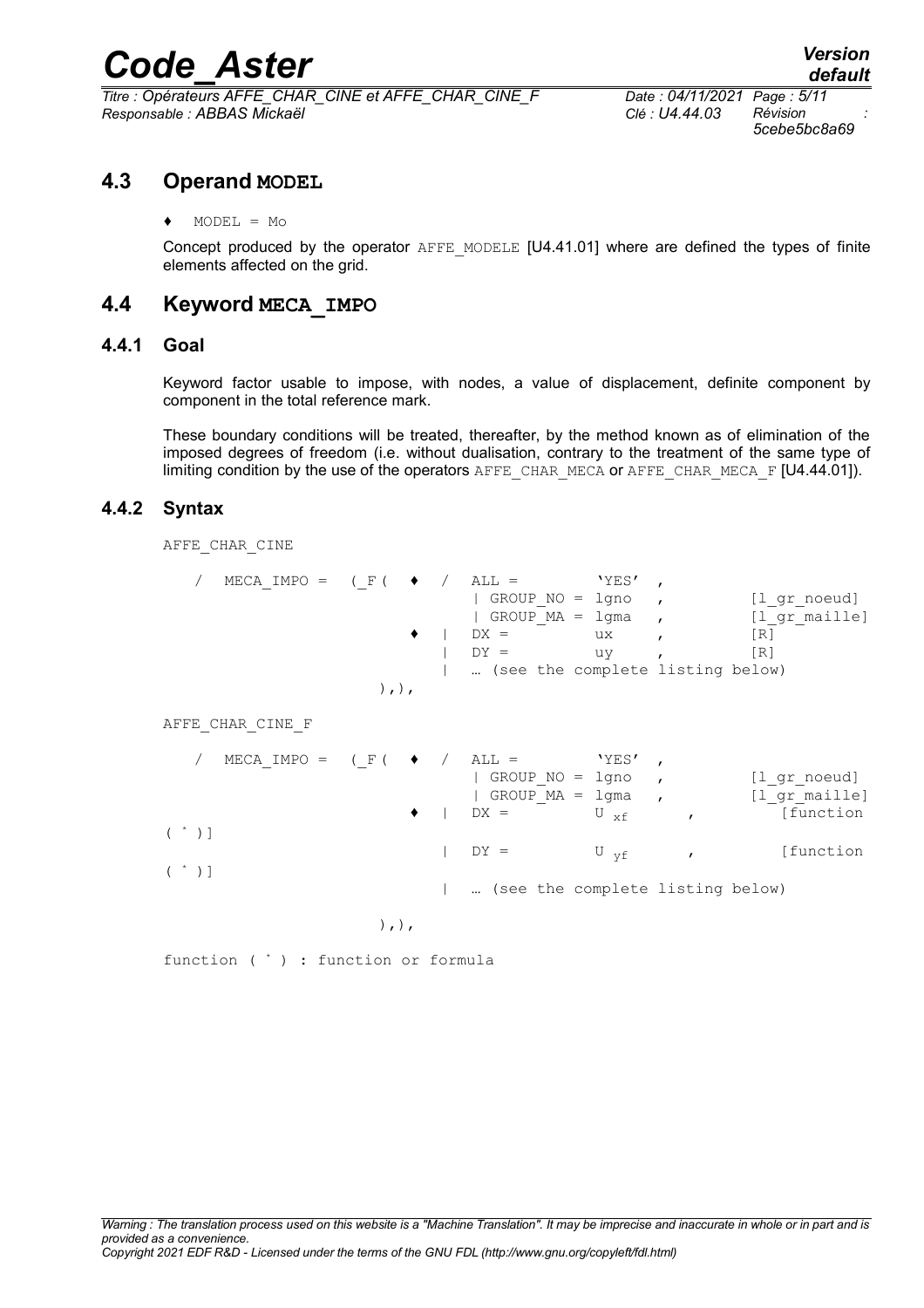| <b>Code Aster</b> | <b>Version</b> |
|-------------------|----------------|
|                   | default        |

DRZ GRX NEAR PHI TEMP PRE1 PRE2  $IIT2$ UI3 UI4 UI5 UI6

HHO\_U2  $HHO$ <sup>U3</sup>  $HHO$ <sup>U4</sup> HHO<sup>U5</sup> HHO\_U6 HHO\_V1 HHO\_V2 HHO\_V3 HHO\_V4 HHO\_V5 HHO\_V6 HHO\_W1 HHO\_W2 HHO\_W3 HHO\_W4 HHO\_W5 HHO\_W6

*Titre : Opérateurs AFFE\_CHAR\_CINE et AFFE\_CHAR\_CINE\_F Date : 04/11/2021 Page : 6/11 Responsable : ABBAS Mickaël Clé : U4.44.03 Révision :*

*default*<br>Date : 04/11/2021 Page : 6/11

PRES11 PRES12 PRES13 PRES21 PRES22 PRES23 PRES31 PRES32 PRES33 LH1 GLIS HHO\_U1

| --- - | .            |
|-------|--------------|
| 13    | Révision     |
|       | 5cebe5bc8a69 |

| DX.        | UO <sub>2</sub> | WI6       | V13             |  |
|------------|-----------------|-----------|-----------------|--|
| DY         | UO3             | WO2       | V <sub>21</sub> |  |
| DZ.        | UO4             | WO3       | V <sub>22</sub> |  |
| <b>DRX</b> | UO <sub>5</sub> | WO4       | V <sub>23</sub> |  |
| <b>DRY</b> | UO6             | WO5       | V31             |  |
| MARTIN     | VI2             | WO6       | V32             |  |
|            | VI3             | <b>WO</b> | V33             |  |

WI1 WO1 GONF H1X H1Y H1Z H1PRE1 K1 K2 K3 V11 V12

List of the keywords available under MECA\_IMPO in AFFE\_CHAR\_CINE :

VI4 VI5 VI6 VO2 VO3 VO4 VO5 VO6 WI2 WI3 WI4 WI5

| List of the keywords available under MECA IMPO in AFFE CHAR CINE F: |  |  |  |
|---------------------------------------------------------------------|--|--|--|
|                                                                     |  |  |  |

| DX          | UI2             | VO <sub>2</sub> | WΟ              | V <sub>23</sub> |
|-------------|-----------------|-----------------|-----------------|-----------------|
| DY          | UI3             | VO3             | WI1             | V31             |
| DZ          | UI4             | VO4             | WO1             | V32             |
| <b>DRX</b>  | UI5             | VO <sub>5</sub> | GONF            | V <sub>33</sub> |
| DRY         | UI6             | VO6             | H1X             | PRES11          |
| MARTIN      | UO <sub>2</sub> | WI2             | H1Y             | PRES12          |
|             | UO3             | WI3             | H1Z             | PRES13          |
| DRZ         | UO4             | WI4             | K1              | PRES21          |
| GRX         | UO <sub>5</sub> | WI5             | K2              | PRES22          |
| <b>NEAR</b> | UO6             | WI6             | K3              | PRES23          |
| PHI         | VI <sub>2</sub> | WO <sub>2</sub> | V11             | PRES31          |
| PSI         | VI3             | WO3             | V12             | PRES32          |
| TEMP        | VI4             | WO4             | V13             | PRES33          |
| PRE1        | VI5             | WO <sub>5</sub> | V21             | LH1             |
| PRE2        | VI6             | WO6             | V <sub>22</sub> | GLIS            |

They are the names of the degrees of freedom carried by the finite elements of the model. The significance of these names is to be sought in documentation DE AFFE CHAR MECA  $[U4.44.01]$ .

### **4.4.3 Operands**

/ MECA\_IMPO

|  | $DX = ux$ or $uxf$      | Value of the component of displacement |
|--|-------------------------|----------------------------------------|
|  | $DY = uy$ or $uvf$      | in translation imposed                 |
|  | $DZ = uz$ <b>Of</b> uzf | on the specified nodes                 |

Only for the nodes of a model 3D comprising of the elements of beam, plate, hull, discrete:

| $DRX = drx$ Of drxf                   | Value of the component of displacement |
|---------------------------------------|----------------------------------------|
| DRY MARTINI = dry in rotation imposed |                                        |
| Martini <b>or</b> dryf                | on the specified nodes                 |
| $DRZ = drz$ or drzf                   |                                        |

For the "exotic" degrees of freedom more: GRX, TEMP, NEAR and PHI, one will refer to the documentation of the order AFFE\_CHAR\_MECA [U4.44.01 §3.9].

*Warning : The translation process used on this website is a "Machine Translation". It may be imprecise and inaccurate in whole or in part and is provided as a convenience.*

*Copyright 2021 EDF R&D - Licensed under the terms of the GNU FDL (http://www.gnu.org/copyleft/fdl.html)*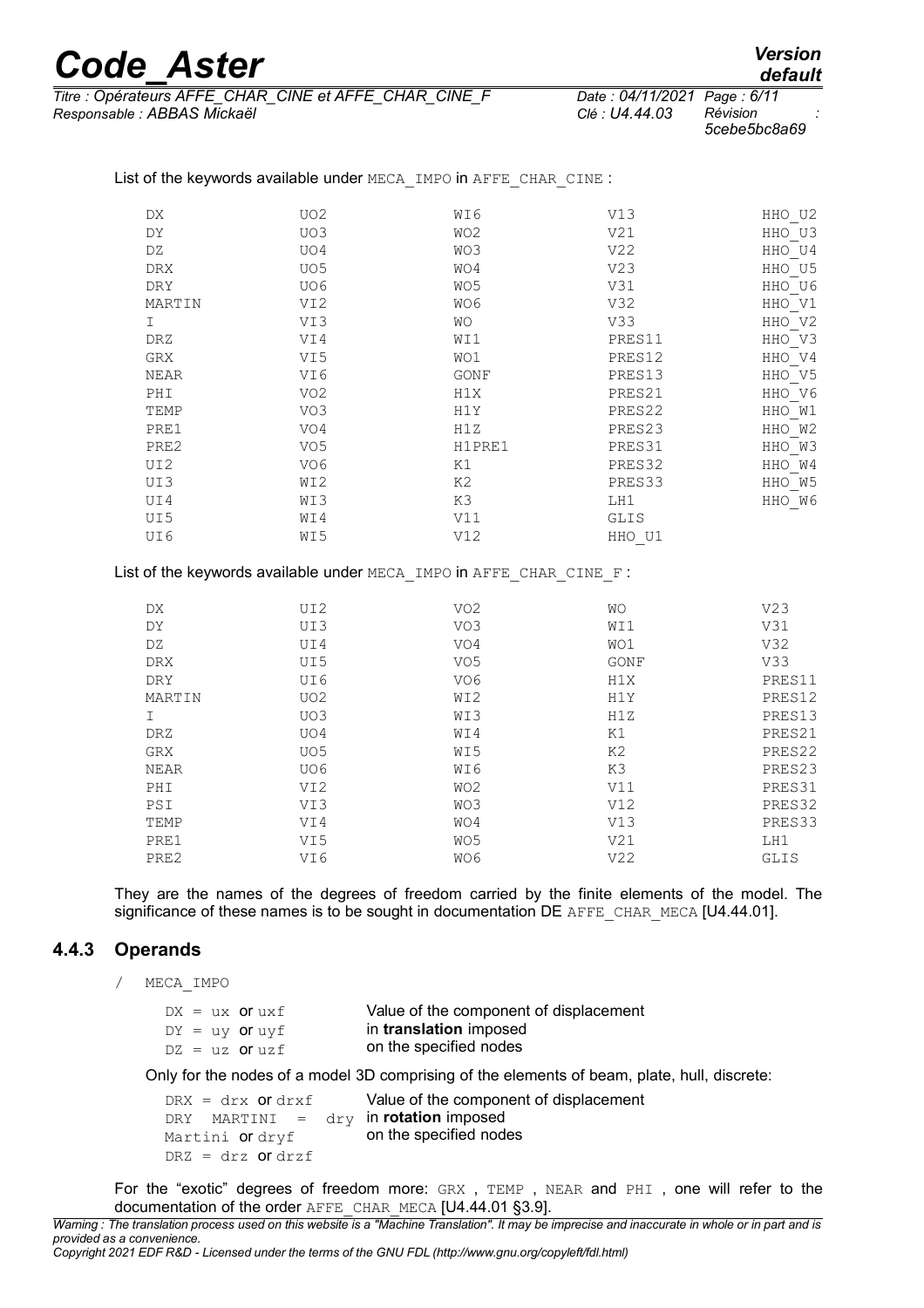*Titre : Opérateurs AFFE\_CHAR\_CINE et AFFE\_CHAR\_CINE\_F Date : 04/11/2021 Page : 7/11 Responsable : ABBAS Mickaël Clé : U4.44.03 Révision :*

*5cebe5bc8a69*

#### **Caution:**

*It is checked that the degree of freedom specified exists in this node for at least one of the elements of the model (keyword MODEL ) who are based on this node.*

*Moreover, the rule of overload is observed when the same degree of freedom of the same node is imposed several times: only the last value is retained.*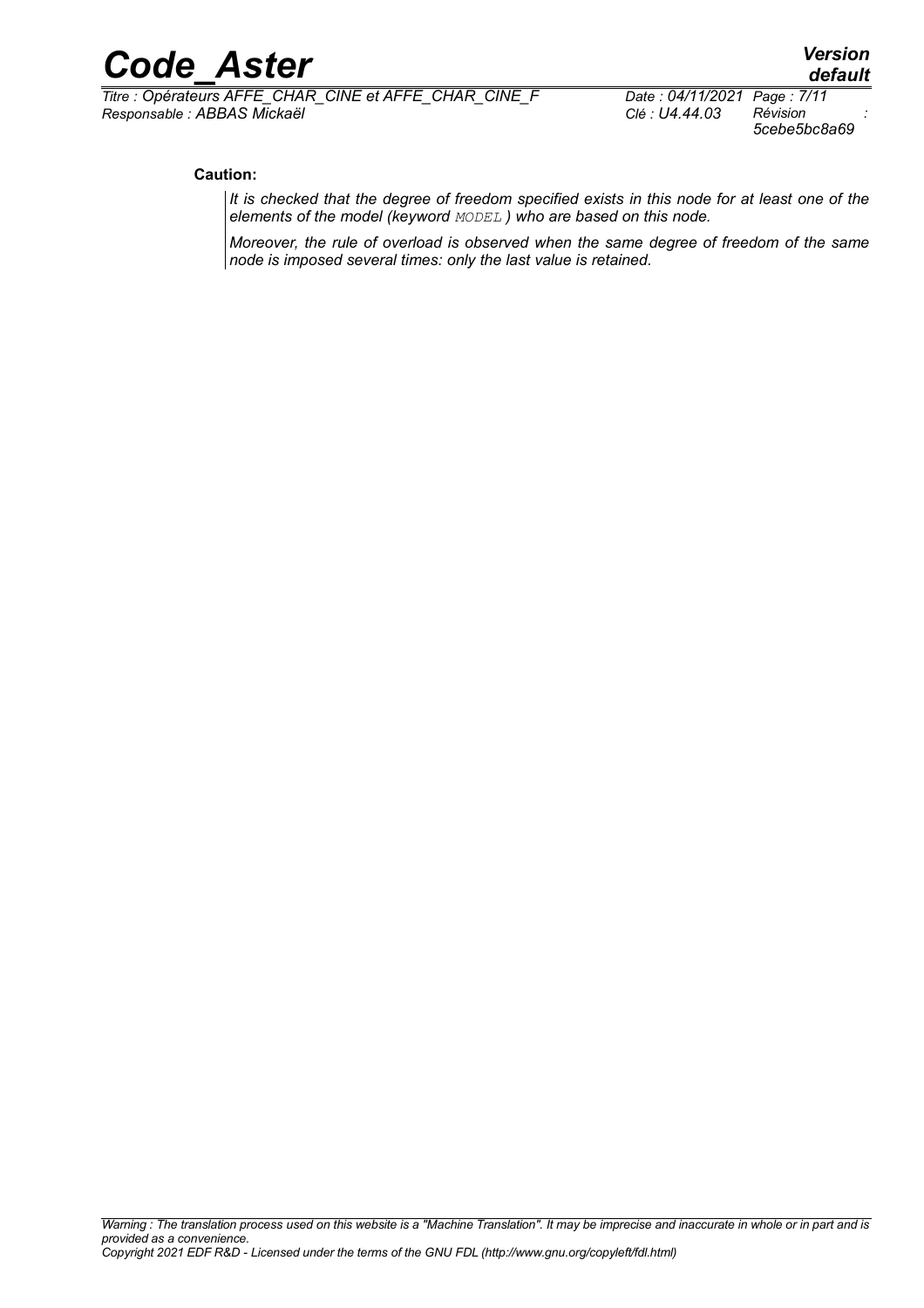*Titre : Opérateurs AFFE\_CHAR\_CINE et AFFE\_CHAR\_CINE\_F Date : 04/11/2021 Page : 8/11 Responsable : ABBAS Mickaël Clé : U4.44.03 Révision :*

*5cebe5bc8a69*

## **4.5 Keyword THER\_IMPO**

### **4.5.1 Goal**

Keyword factor usable to impose, with nodes, a value of nodal temperature.

These boundary conditions will be treated, thereafter, by the method known as of elimination of the imposed degrees of freedom (i.e.: without dualisation contrary to the treatment of the same type of condition limits by the use of the operators  $A$  FFE\_CHAR\_THER or AFFE\_CHAR\_THER\_F [U4.44.02])

### **4.5.2 Syntax**

for AFFE\_CHAR\_CINE

| THER IMPO = (F<br>$), \,$<br>for AFFE CHAR CINE F | $ALL =$<br>GROUP $NO = 1$ gno<br>GROUP MA<br>$=$<br>TEMP<br>TEMP SUP $=$<br>TEMP $INF =$   | 'YES'<br>lgma<br>Т<br>tsup<br>tinf            | [1 gr noeud]<br>[l gr maille]<br>[R]<br>[R]<br>[R]                                        |
|---------------------------------------------------|--------------------------------------------------------------------------------------------|-----------------------------------------------|-------------------------------------------------------------------------------------------|
| THER IMPO =<br>( F                                | $ALL =$<br>GROUP NO<br>$=$<br>GROUP MA<br>$=$<br>TEMP<br>=<br>TEMP SUP $=$<br>TEMP $INF =$ | 'YES'<br>lgno<br>lgma<br>ft<br>ftsup<br>ftinf | [l gr noeud]<br>[l gr maille]<br>[function ( * )]<br>[function ( * )]<br>[function ( * )] |

function ( \* ) : function or formula

### **4.5.3 Operands**

| TEMP

Temperature imposed on the nodes (or on the average layer for the thermal hulls)

| TEMP\_INF

Temperature imposed on the lower face for the thermal elements of hulls.

| TEMP\_SUP

Temperature imposed on the higher face for the thermal elements of hulls.

For the hulls, the faces lower and higher are defined, mesh by mesh, the direction of the normal external deduced from classification of the nodes: to see FACE\_IMPO of AFFE\_CHAR\_MECA [U4.44.01].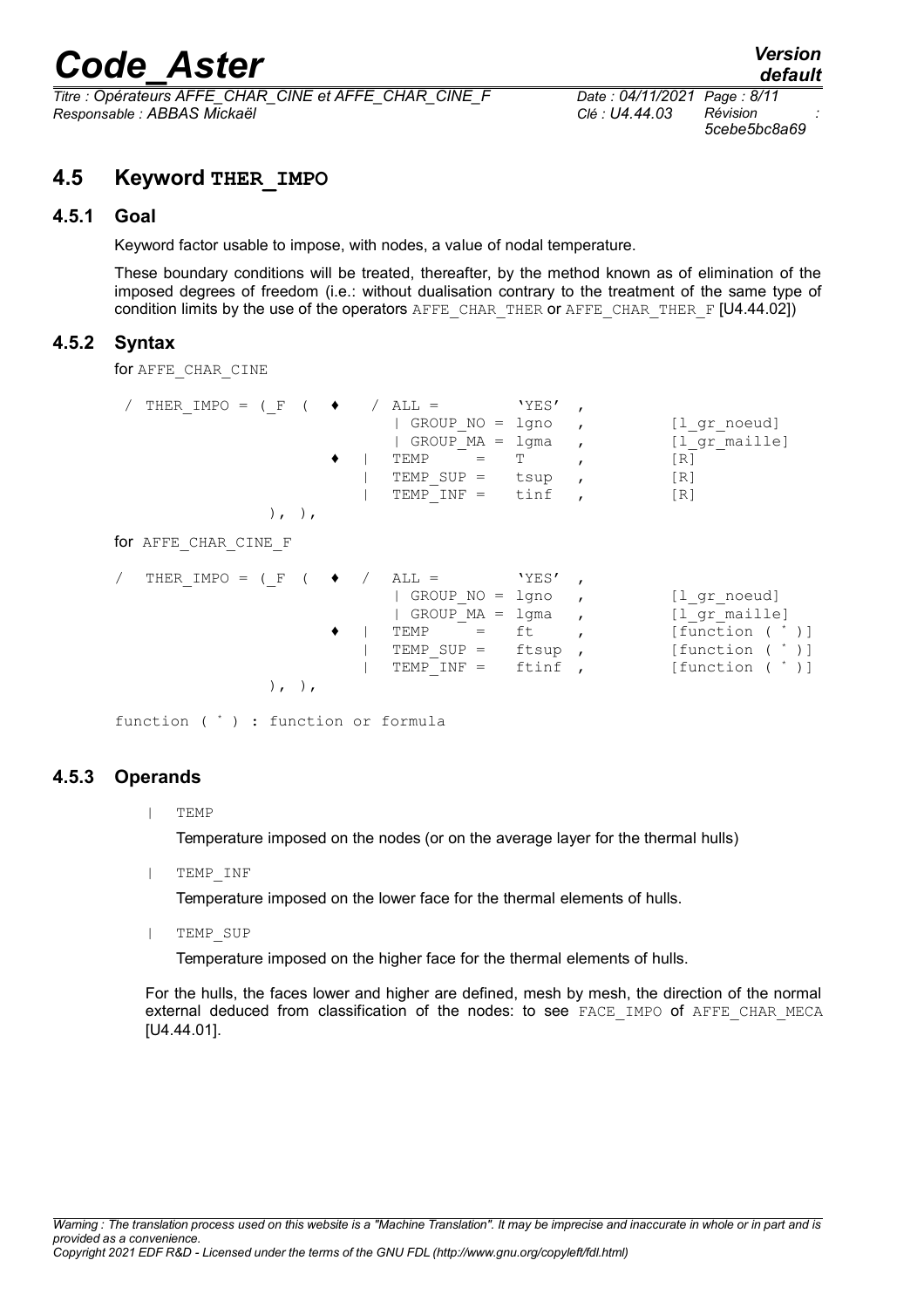*Titre : Opérateurs AFFE\_CHAR\_CINE et AFFE\_CHAR\_CINE\_F Date : 04/11/2021 Page : 9/11 Responsable : ABBAS Mickaël Clé : U4.44.03 Révision :*

*5cebe5bc8a69*

# **4.6 Keyword ACOU\_IMPO**

#### **4.6.1 Goal**

Keyword factor usable to impose, with nodes, a value of acoustic pressure.

These boundary conditions will be treated, thereafter, by the method known as of elimination of the imposed degrees of freedom (i.e.: without dualisation contrary to the treatment of the same type of condition limits by the use of the operator AFFE\_CHAR\_ACOU [U4.44.04]).

### **4.6.2 Syntax**

For AFFE\_CHAR\_CINE

```
/ ACOU IMPO = ( F ( \bullet / ALL = 'YES' ,
                     | GROUP NO = lgno , [l gr noeud]
                    | GROUP MA = lgma , [1]gr maille]
               \bullet CLOSE = p , [C]), ),
```
For AFFE CHAR CINE F :

Pas de keyword ACOU IMPO because there is no yet complex function.

### **4.6.3 Operands**

NEAR

Value of the acoustic pressure complexes imposed on (S) the node (S) specified (S).

## **4.7 Keyword EVOL\_IMPO**

|  | $EVOL$ IMPO = $evoimp$ | [evol ther] |
|--|------------------------|-------------|
|  |                        | [evol elas] |
|  |                        | [evol noli] |
|  | NOM $CMP = Lcmp$       | II TXMI     |

This keyword allows the "structural zoom" (see for example the test  $zzzzz230a$ ).

The effect of this keyword is to impose **all** ddls of the evolution evoimp as if they were functions of time. This opportunity is given for the structures of data evol elas, evol noli and evol ther.

To make a "structural zoom", one should force the ddls only on the nodes of the edge of model "the zoom". That wants to say that it is in general necessary to project "coarse" calculation on the meshs of the edge of model "the zoom".

If, moreover, one does not want to impose all the components, the keyword should be used NOM CMP to choose the components to impose (by default: all).

**Note:**

- *Attention not to use several EVOL\_IMPO on common zones (if not there will be office plurality of the specified values)*
- *Attention with the use of FONC\_MULT with EVOL\_IMPO : the result will not be can be not until one waits!*
- *EVOL\_IMPO will be used for any value of time understood enters tmin and tmax (extreme values of the moments of the transient EVOL\_IMPO). Apart from this interval, one emits a fatal error (prohibited extrapolation).*

*Copyright 2021 EDF R&D - Licensed under the terms of the GNU FDL (http://www.gnu.org/copyleft/fdl.html)*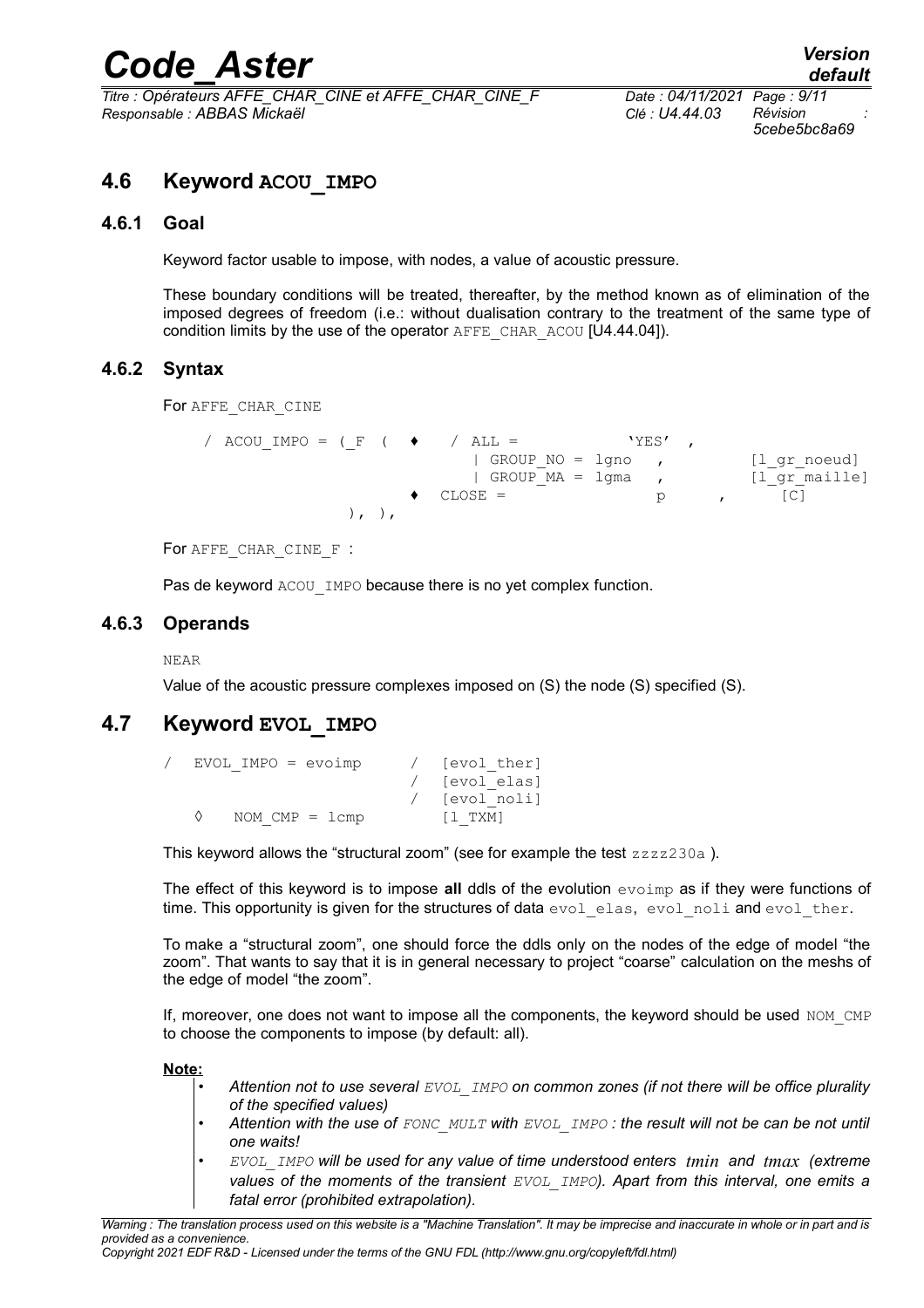*Titre : Opérateurs AFFE\_CHAR\_CINE et AFFE\_CHAR\_CINE\_F Date : 04/11/2021 Page : 10/11 Responsable : ABBAS Mickaël Clé : U4.44.03 Révision :*

*5cebe5bc8a69*

*default*

• *If itEVOl\_IMPO only one moment has, one allows the "constant" prolongation and one emits an alarm.*